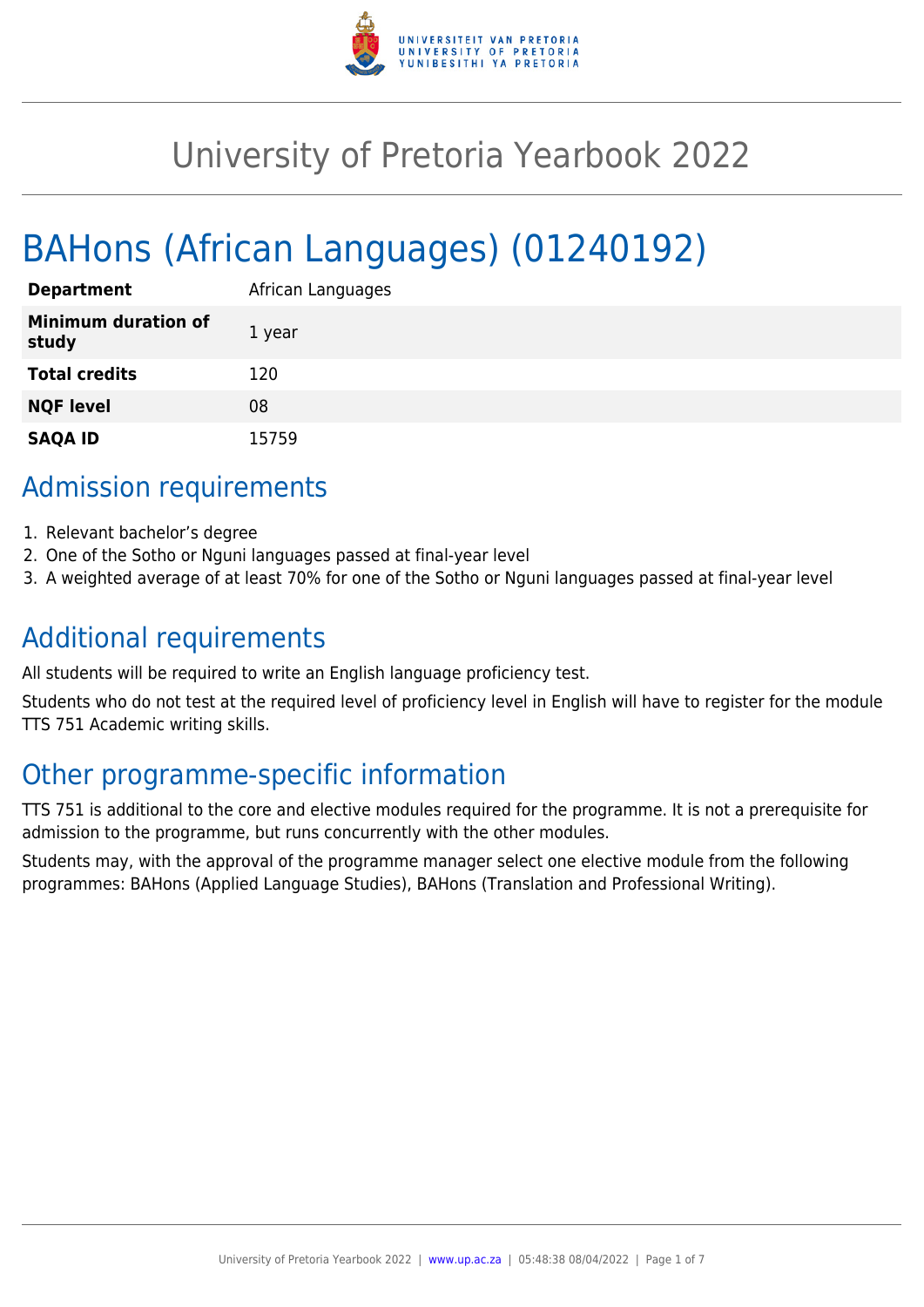

# Curriculum: Final year

#### **Minimum credits: 120**

Electives Select ONE module from: Group A NDE 751, SEP 751, STW 751 and ZUL 751 Select TWO modules from: Group B AFT 756, AFT 757, AFT 758, LCC 727, LEX 710 and LEX 751

## **Core modules**

#### **Languages of Africa 751 (AFT 751)**

| <b>Module credits</b>         | 10.00                                            |
|-------------------------------|--------------------------------------------------|
| <b>NQF Level</b>              | 08                                               |
| <b>Prerequisites</b>          | No prerequisites.                                |
| <b>Contact time</b>           | 1 lecture per week                               |
| <b>Language of tuition</b>    | Module presented in English and African Language |
| <b>Department</b>             | African Languages                                |
| <b>Period of presentation</b> | Quarter 2                                        |

#### **Module content**

The distinction between the terms "African languages" and "Bantu languages". An overview of the various classifications of the languages of Africa, the Bantu languages and the South Eastern Bantu languages. The distribution of these languages. Overview of various theories regarding the possible origin of specifically the Bantu languages. Salient features of the Bantu languages. Overview of the language situation in South Africa.

#### **Linguistics African languages: Capita selecta 752 (AFT 752)**

| <b>Module credits</b>         | 20.00                                            |
|-------------------------------|--------------------------------------------------|
| <b>NQF Level</b>              | 08                                               |
| <b>Prerequisites</b>          | No prerequisites.                                |
| <b>Contact time</b>           | 1 lecture per week                               |
| <b>Language of tuition</b>    | Module presented in English and African Language |
| <b>Department</b>             | African Languages                                |
| <b>Period of presentation</b> | Semester 1 or Semester 2                         |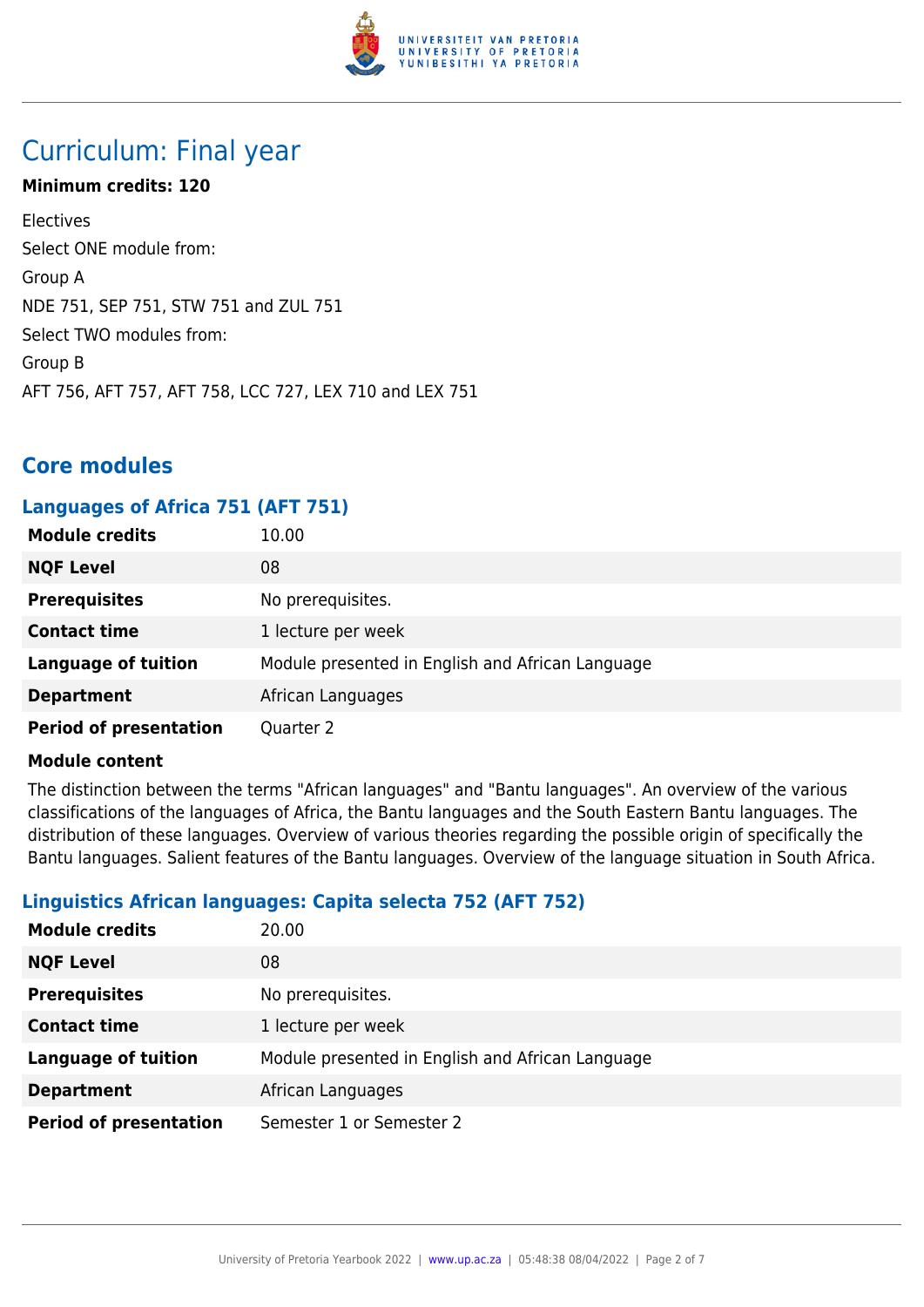

Selected linguistic themes from the African languages: problems concerning word classifications; in-depth investigation into problematic issues such as pronominalisation, the Bantu noun class system with reference to the possible existence of erstwhile emotive noun classes. Study of the origin of the Bantu languages. A general linguistic background is also given.

Students will be subdivided into language specific groups, should the number of students warrant such a division.

#### **Research report 759 (AFT 759)**

| <b>Module credits</b>         | 30.00                                            |
|-------------------------------|--------------------------------------------------|
| <b>NQF Level</b>              | 08                                               |
| <b>Prerequisites</b>          | No prerequisites.                                |
| <b>Language of tuition</b>    | Module presented in English and African Language |
| <b>Department</b>             | African Languages                                |
| <b>Period of presentation</b> | Year                                             |
|                               |                                                  |

#### **Module content**

Part 1: Theoretical component: the research process (from research proposal to research report: identification and formulation of the problem, development of hypotheses, data collection and interpretation, etc); the use of electronic resources in research, plagiarism and copyright issues.

Part 2: Application: A limited research project in which the principles of research methodology are applied. A research proposal must be submitted to the supervisor for approval.

## **Elective modules**

#### **Traditional literature: Nguni and Sotho 756 (AFT 756)**

| <b>Module credits</b>         | 20.00                                            |
|-------------------------------|--------------------------------------------------|
| <b>NQF Level</b>              | 08                                               |
| <b>Prerequisites</b>          | No prerequisites.                                |
| <b>Contact time</b>           | 1 lecture per week                               |
| <b>Language of tuition</b>    | Module presented in English and African Language |
| <b>Department</b>             | African Languages                                |
| <b>Period of presentation</b> | Semester 1 or Semester 2                         |

#### **Module content**

An analysis of the traditional literature of the Nguni and Sotho languages: praise poems, folklore and drama (Nguni languages).

#### **Teaching of African languages 757 (AFT 757)**

| <b>Module credits</b> | 20.00 |
|-----------------------|-------|
| <b>NQF Level</b>      | 08    |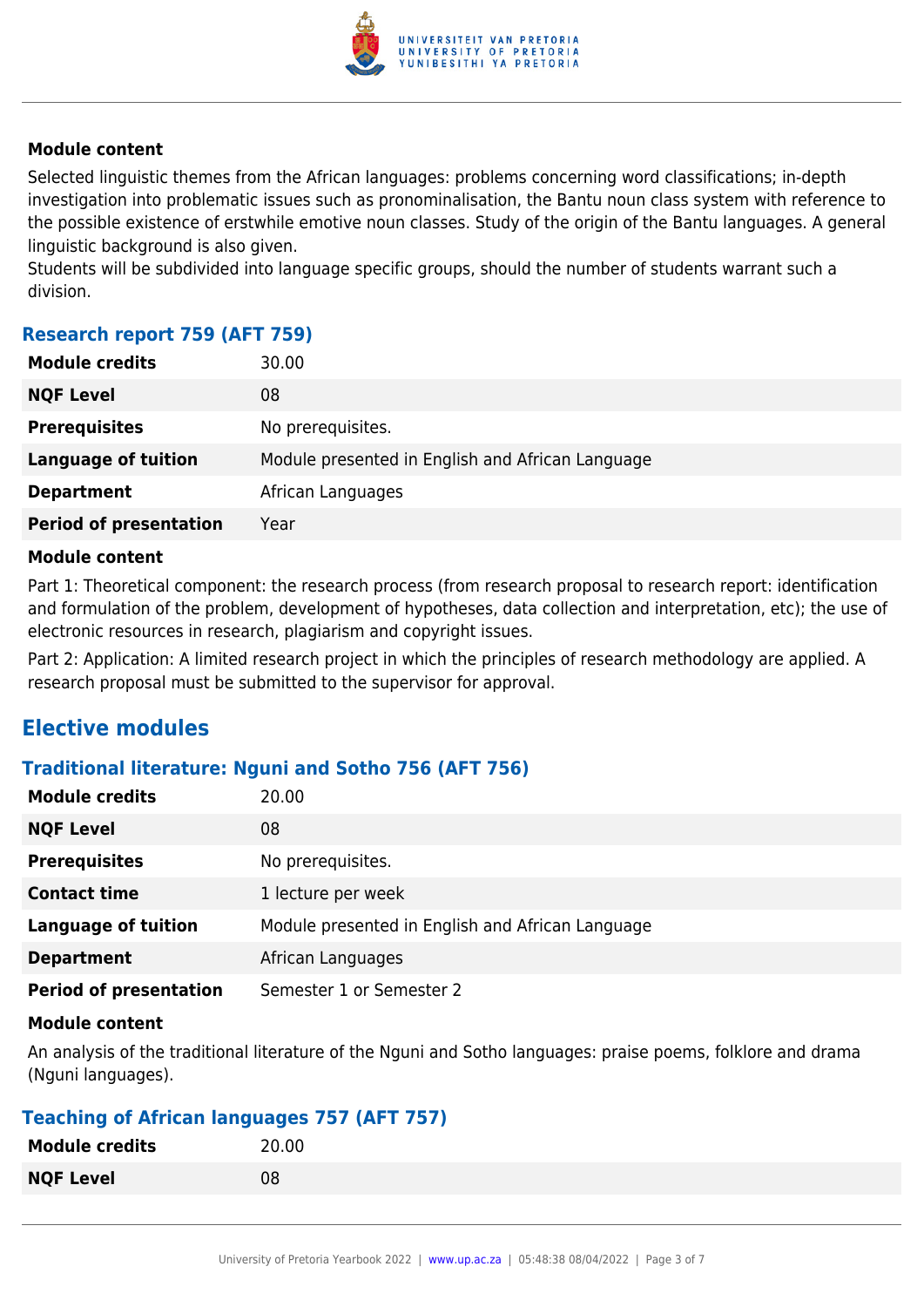

| <b>Prerequisites</b>          | No prerequisites.                                |
|-------------------------------|--------------------------------------------------|
| <b>Contact time</b>           | 1 lecture per week                               |
| Language of tuition           | Module presented in English and African Language |
| <b>Department</b>             | African Languages                                |
| <b>Period of presentation</b> | Semester 1 or Semester 2                         |

An overview of the theories on the teaching of African languages as home, first or second additional languages. The implication of OBE for the teaching of African languages. Emphasis is placed on the importance of the usage and development of relevant terminology.

#### **Advanced copy-editing: African languages 758 (AFT 758)**

| <b>Module credits</b>         | 20.00                          |
|-------------------------------|--------------------------------|
| <b>NQF Level</b>              | 08                             |
| <b>Prerequisites</b>          | No prerequisites.              |
| <b>Contact time</b>           | 1 lecture per week             |
| <b>Language of tuition</b>    | Module is presented in English |
| <b>Department</b>             | African Languages              |
| <b>Period of presentation</b> | Semester 1 or Semester 2       |

#### **Module content**

Advanced copy-editing with specialisation in an African language – isiNdebele, isiZulu, Sepedi or Setswana. The module develops and refines language-editing skills further, using a variety of literary and other texts. Students are further familiarised with the grammar rules and current spelling rules of the four African languages concerned, namely isiZulu/isiNdebele/Sepedi or Setswana respectively, and are given ample opportunity to hone their editing skills by applying these rules to unedited texts in these languages.

#### **Introduction to literary theory 727 (LCC 727)**

| <b>Module credits</b>         | 20.00                          |
|-------------------------------|--------------------------------|
| <b>NQF Level</b>              | 08                             |
| <b>Prerequisites</b>          | No prerequisites.              |
| <b>Contact time</b>           | 1 lecture per week             |
| <b>Language of tuition</b>    | Module is presented in English |
| <b>Department</b>             | Afrikaans                      |
| <b>Period of presentation</b> | Year                           |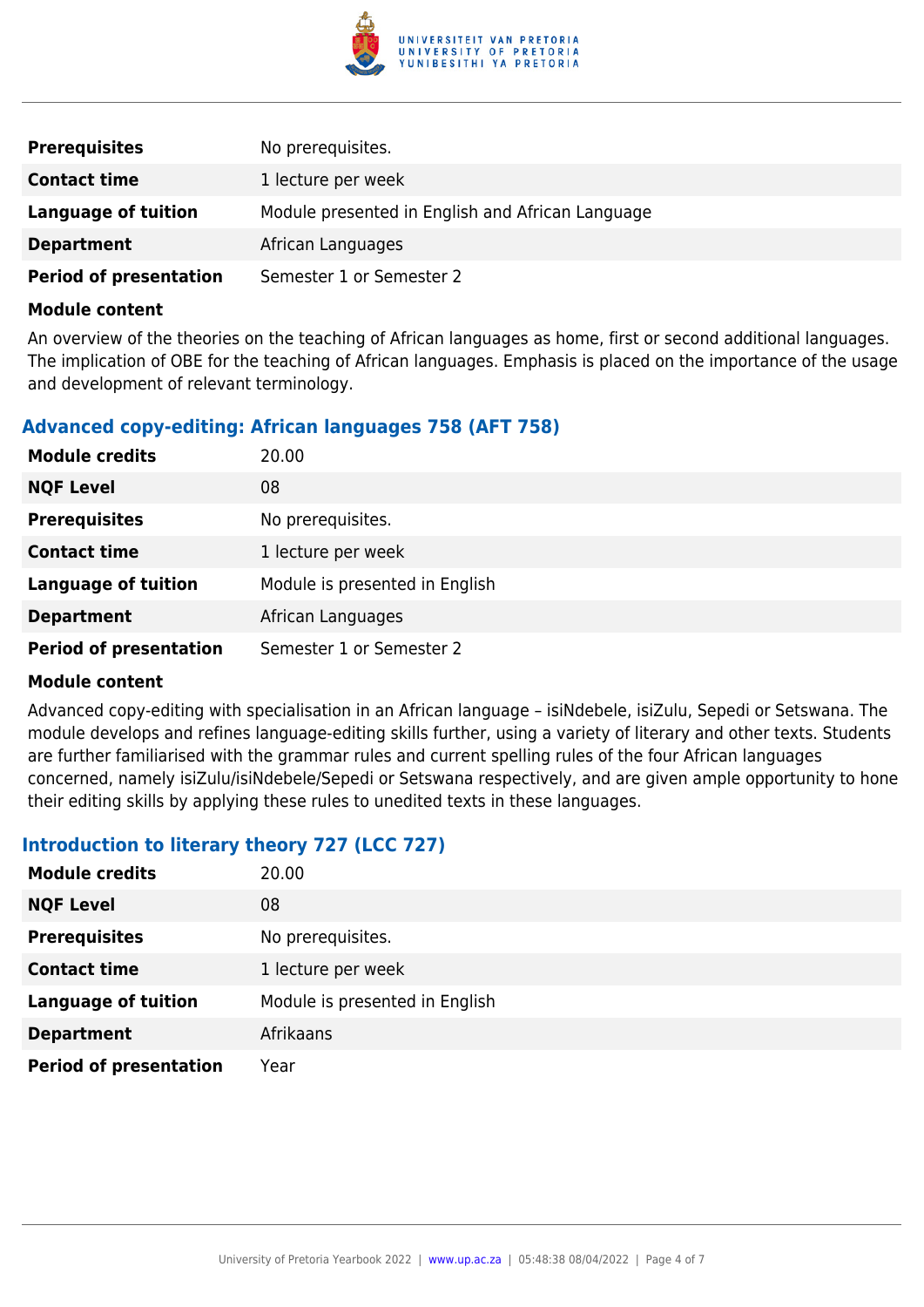

The place, nature and function of theory of literature, research (hermeneutical, empirical), application; analysis, interpretation, evaluation and canonisation; literary systems (fields); capita selecta from 20th-century perspectives on literature and the study of literature; key issues in literary theory; primary and secondary sources.

### **Terminology 710 (LEX 710)**

| <b>Module credits</b>         | 20.00                          |
|-------------------------------|--------------------------------|
| <b>NQF Level</b>              | 08                             |
| <b>Prerequisites</b>          | No prerequisites.              |
| <b>Contact time</b>           | 1 lecture per week             |
| <b>Language of tuition</b>    | Module is presented in English |
| <b>Department</b>             | African Languages              |
| <b>Period of presentation</b> | Semester 1                     |

#### **Module content**

Introduction to basic terminological concepts; terminology and related disciplines; three dimensions of terminological theory; term formation: theory and practice; guidelines for the creation of terms; term excerption; the functional efficacy of terms; standardisation; terminology and coprora; compilation of a term list.

### **Lexicography 751 (LEX 751)**

| <b>Module credits</b>         | 20.00                          |
|-------------------------------|--------------------------------|
| <b>NQF Level</b>              | 08                             |
| <b>Contact time</b>           | 1 lecture per week             |
| <b>Language of tuition</b>    | Module is presented in English |
| <b>Department</b>             | African Languages              |
| <b>Period of presentation</b> | Semester 1 or Semester 2       |

#### **Module content**

A general introduction to the theory and practice of lexicography.

The compilation and use of monolingual and bilingual paper as well as electronic dictionaries. Special focus on the macrostructures and microstructures of these dictionaries. On the level of the macrostructure attention is paid to the front and back matter and the central text. On the level of the microstructure the focus is on the different data types, particularly equivalent relations in bilingual dictionaries and paraphrase of meaning in monoligual dictionaries.

#### **isiNdebele literature: Capita selecta 751 (NDE 751)**

| <b>Module credits</b> | 20.00             |
|-----------------------|-------------------|
| <b>NQF Level</b>      | 08                |
| <b>Prerequisites</b>  | No prerequisites. |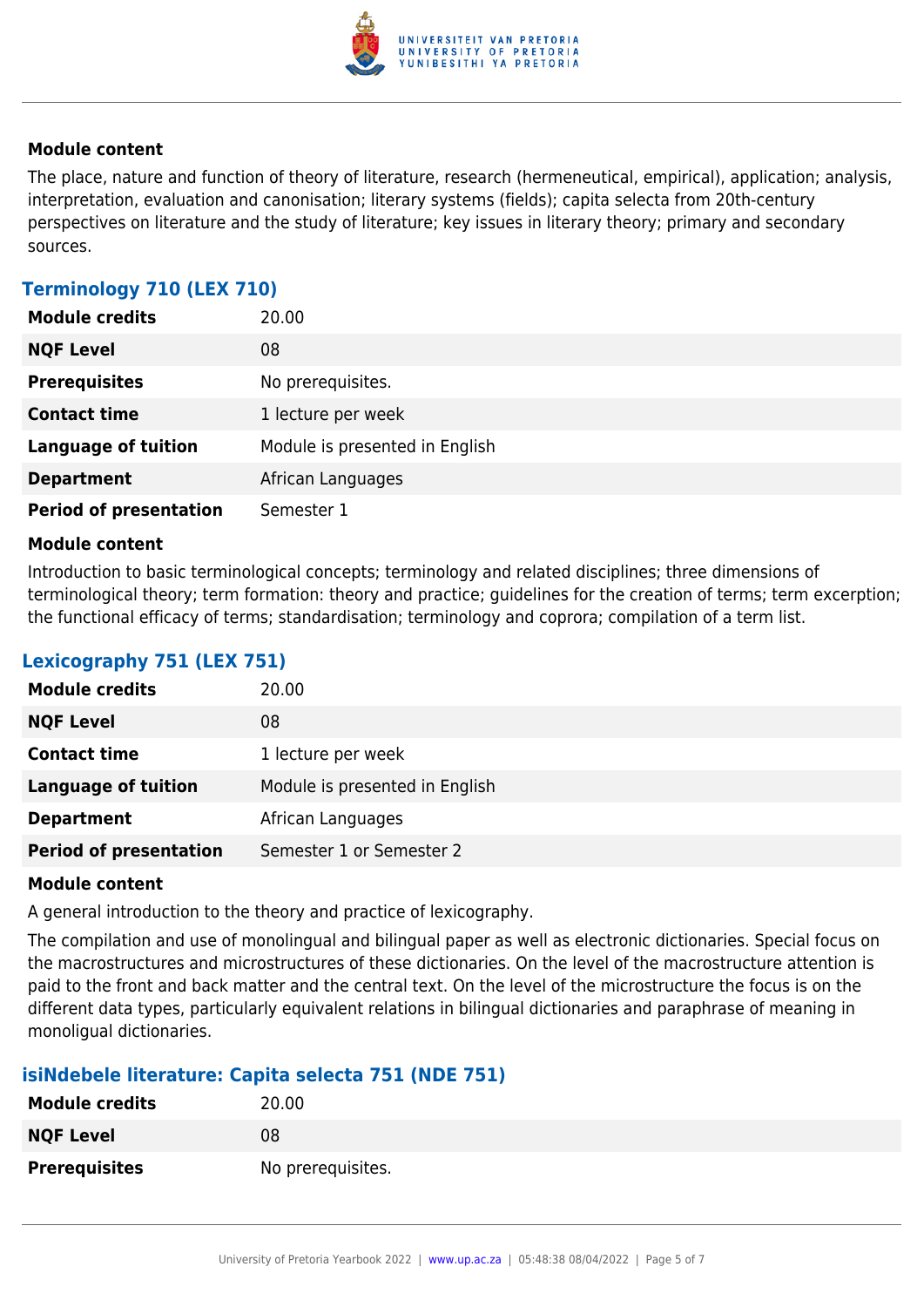

| <b>Contact time</b>           | 1 lecture per week                |
|-------------------------------|-----------------------------------|
| Language of tuition           | Module is presented in IsiNdebele |
| <b>Department</b>             | African Languages                 |
| <b>Period of presentation</b> | Semester 1 or Semester 2          |

Analysis of the basic features and structure of the different literary genres in isiNdebele: poetry (modern and traditional), short stories, novels and drama.

#### **Sepedi literature: Capita selecta 751 (SEP 751)**

| <b>Module credits</b>         | 20.00                         |
|-------------------------------|-------------------------------|
| <b>NQF Level</b>              | 08                            |
| <b>Prerequisites</b>          | No prerequisites.             |
| <b>Contact time</b>           | 1 lecture per week            |
| <b>Language of tuition</b>    | Module is presented in Sepedi |
| <b>Department</b>             | African Languages             |
| <b>Period of presentation</b> | Semester 1 or Semester 2      |

#### **Module content**

Analysis of the basic features and structure of the different literary genres in Sepedi: poetry (modern and traditional), short stories, novels and drama. Introduction to the narratological perspective as a tool of literary analysis.

Will only be offered if a sufficient number of students enrol.

#### **Setswana literature: Capita selecta 751 (STW 751)**

| <b>Module credits</b>         | 20.00                           |
|-------------------------------|---------------------------------|
| <b>NQF Level</b>              | 08                              |
| <b>Prerequisites</b>          | No prerequisites.               |
| <b>Contact time</b>           | 1 lecture per week              |
| <b>Language of tuition</b>    | Module is presented in Setswana |
| <b>Department</b>             | African Languages               |
| <b>Period of presentation</b> | Semester 1 or Semester 2        |

#### **Module content**

Analysis of the basic features and structure of the different literary genres in Setswana: poetry (modern and traditional), short stories, novels and drama. Introduction to the narratological perspective as a tool of literary analysis.

Will only be offered if a sufficient number of students enrol.